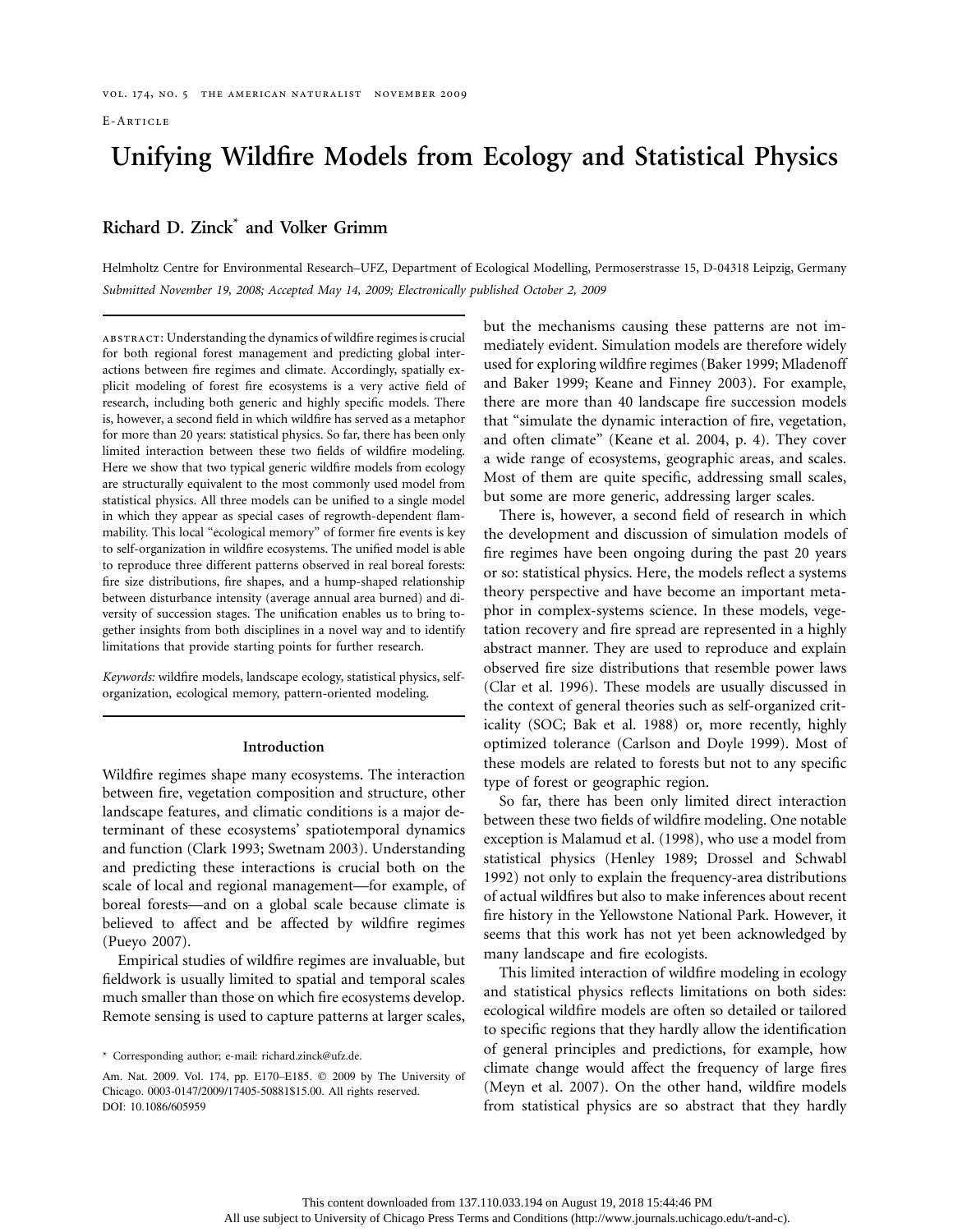relate to any of those factors known to be important in fire ecology. In particular, a process considered essential in landscape fire models seems to be completely ignored: vegetation succession. Thus, it remains unclear whether theories such as SOC have any bearings in real fire ecosystems. Linking these two types of models would further understanding by the integration of insights gained in both fields and would overcome their mutual limitations.

Here, we systematically compare two generic and parsimonious ecological wildfire models (Ratz 1995; Peterson 2002) with the most widely used model from statistical physics, the Drossel-Schwabl (1992) model (hereafter DSM). Further, we include a dynamic percolation model (Stauffer and Aharony 1992) as a theoretical reference.

The Ratz (1995) model (hereafter RM) is a grid-based landscape fire model that considers succession, represented by a sequence of characteristic species communities appearing after disturbance, that is, after a grid cell burned. The Peterson (2002) model (hereafter PM) is also grid based and focuses on spatiotemporal correlations in vegetation caused by fire. It was designed to study local ecological memory, that is, the effect of former fires on current fires due to the time needed for regrowth of fuel. However, it does not consider landscape succession.

The RM and PM, representative of several generic ecological fire models, and the DSM appear to be very different and even contradictory. In the RM and PM, fire spread is modeled as a stochastic process in which the flammability of a grid cell depends on the time since its last fire. In the DSM, fire spread itself is deterministic. It immediately consumes the entire cluster of connected fuel cells. Further, although the DSM includes a stochastic recovery process of fuel, it does not explicitly address succession. The RM, on the other hand, considers succession yet does not include an explicit spatial regrowth process from which it emerges. Is there, therefore, any chance of unifying these seemingly very different models from ecology and statistical physics?

The surprising answer is yes. To demonstrate this, we first present the four models (including the percolation model) in a more formal way. Analyzing the structure of the models leads to the surprising insight that the DSM, RM, and PM actually are based on the same conceptualization of wildfire systems. We show that the differences between the models lie solely in the assumptions made about ecological memory, that is, susceptibility to disturbance as a function of recovery since the last fire. In the RM and PM, this relationship is imposed (Railsback 2001; Grimm and Railsback 2005); that is, a certain functional relationship is assumed. In contrast, in the DSM ecological memory emerges from a spatial stochastic process.

Finally, we investigate the effect of the different memory functions on the large-scale patterns presented in figure

1: fire shape properties, the relation between the diversity of succession stages and the average annual area burned, and fire size distributions. Surprisingly, the capability of the three models to reproduce the observed patterns is largely independent of the details of their functions representing ecological memory. This robustness in producing observed patterns suggests that the unified model indeed captures some essential aspects of wildfire ecosystems.

## **The Models**

#### *Ecology: The RM and PM*

The fire spread processes represented in the RM and PM are very similar: every grid cell keeps track of the time since its last fire. Fires are initiated by sparks that hit the landscape at random locations. Whether a spark starts a fire depends on the local conditions, which, in turn, are tied to the time since the last fire at this location. The success of fire spread, going from a cell to its direct four neighbors, is determined by the same property. Only one fire burns at a time. (A very similar model is used by Pueyo [2007].)

The main simulation loop used by Ratz (1995) and Peterson (2002) consists of the following rules (see fig. 2).

*Rule 1*. Execute rule 2 *n* times. Then increase the age *a* of all cells by a fixed time interval (10 years for RM, 1 year for PM).

*Rule 2*. Choose a site at random. Ignite if susceptible; that is, with probability  $Pr_i(a)$ , set its age to 0 and execute rule 3.

*Rule 3*. For all four direct neighbors of the burned site: burn with the local Pr<sub>i</sub>(a). Set the age of all ignited neighbors to 0 and execute rule 3 for each of them.

To calculate Pr<sub>i</sub>(a) of a certain cell, Ratz (1995) assumed a function that increases quadratically with time since fire, or age *a*:

$$
f(a)_{a \le 500} = i + c \left(\frac{a}{10}\right)^2,
$$

with parameters *i* and *c* and assuming a cutoff age at  $a = 500$  such that  $f(a)_{a>500} = f(500)$ . The probability of ignition is thus

$$
Pr_{i}(a) = \begin{cases} f(a) & 0 \le f(a) \le 1 \\ 1 & f(a) > 1 \\ 0 & f(a) < 0 \end{cases}
$$
 (1)

Peterson (2002) uses the following ignition function:

$$
Pr_i(a) = \begin{cases} (1 + Pr_{\text{max}})^{(a/t_{\text{max}})^{\alpha}} - 1 & a < t_{\text{max}} \\ Pr_{\text{max}} & \text{otherwise} \end{cases}
$$
 (2)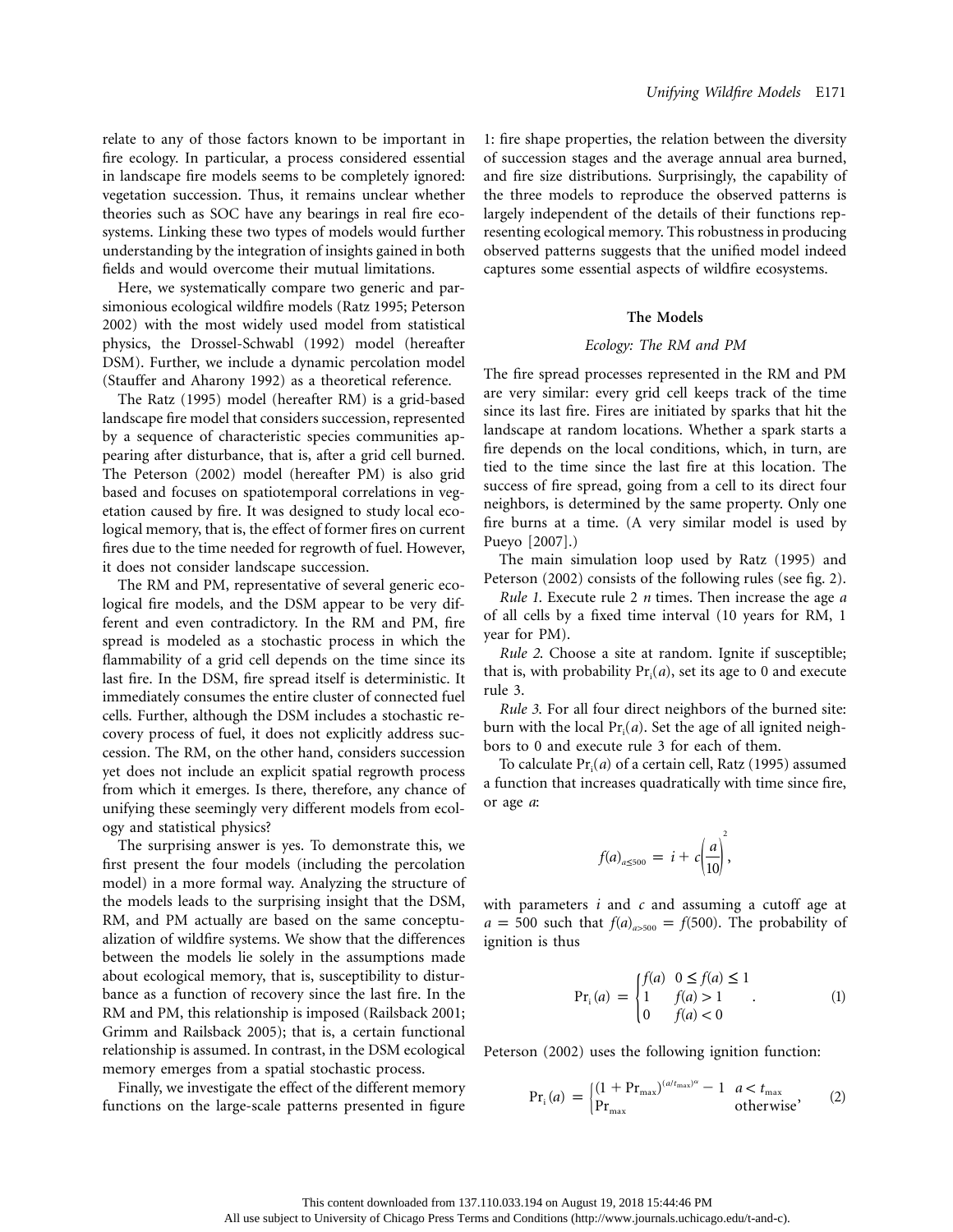

**Figure 1:** Patterns that emerge in fire-disturbed boreal forests on landscape scales. The average geometrical properties of area burned in a fire (burn scars) were studied by Eberhart and Woodard (1987) in Alberta (*left*). After an empirical study in Ontario, Suffling et al. (1988) concluded that the intermediate disturbance hypothesis (IDH) is valid for fire-disturbed boreal forests (*middle*). The frequency-area distribution of wildfires is heavy tailed. A histogram of all fires in the Canadian large-fire database is plotted on a log-log scale (*right*). The table provides information as to where these patterns were tested for the four models. All patterns were tested again in this article.  $DSM = Drosel-Schwabl model$ .

where *a* again is the time since last fire at the cell considered,  $t_{\text{max}}$  is the maximum time considered to still have an increasing effect on  $Pr_i(a)$ , and  $Pr_{max}$  is the maximum probability of fire spread. The advantage of this function is that it can be tailored to just about any shape that smoothly approaches the maximum probability, mainly by adjusting the parameter  $\alpha$ .

The RM is linked to succession by assuming a typical sequence of species communities, or succession stages, after a fire. Each type of community, or stage, is characterized by a certain transition time, after which it is followed by the next type of community. Succession is assumed to reach a climax stage that does not change any more after 500 years.

# *Statistical Physics: The DSM and Dynamic Percolation*

In the original DSM, each grid cell can take one of the three states: burning, empty, or tree. Contrary to the RM, an occupied cell is not considered to contain a forest stand. Rather, it refers to a single "tree," where the only aspect of real trees represented is their flammability. Fire destroys a tree completely, leaving the cell empty. Trees pop up spontaneously on empty sites. Fire spreads among direct neighbors; only cells occupied by a tree can burn. The simulation loop is outlined below (fig. 2).

*Rule 1*. Effect of burning: a site with a burning tree turns into an empty site.

*Rule 2*. Tree growth: a new tree is established with probability *p* in an empty cell.

*Rule 3*. Fire initiation: a site with a tree burns spontaneously with probability *f*.

*Rule 4*. Fire spread: a site with a tree will burn if at least one of its four direct neighbors is burning.

The behavior of the DSM depends on the spontaneous ignition probability *f* and the recovery parameter *p*. Only if the timescales of recovery and fire initiation by sparks are separated such that  $p/f \rightarrow \infty$  as  $p \rightarrow 0$  will the model produce clusters of a wide range of sizes (Clar et al. 1996). The first condition,  $p/f \rightarrow \infty$ , guarantees that the rate of regrowth is a lot faster than that of sparking. The second condition,  $p \rightarrow 0$ , leads to a recovery rate that, although faster than the sparking rate, is still lower than the speed at which fires burn. Together, both conditions assure that there are fuel clusters of all sizes. We provide a short description as to how the parameter *p* can be estimated from data on average annual area burned in appendix D.

The fourth model in our analysis is based on the concept of dynamic percolation (Stauffer and Aharony 1992). Fires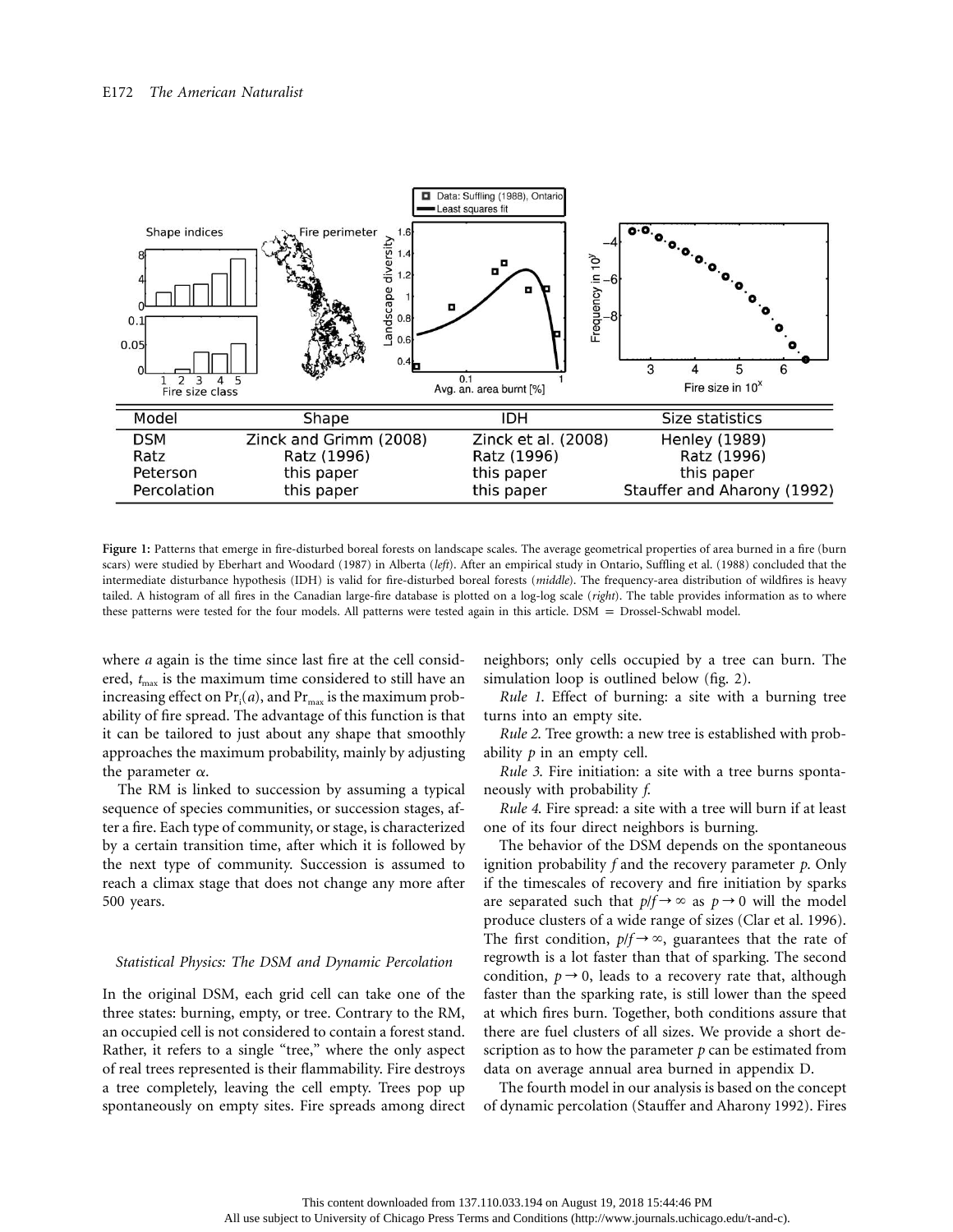

Figure 2: Left, simulation loop used by Ratz (1996) and Peterson (2002) for their landscape fire models. After trying to ignite fires for a fixed number of trials, the age of all cells is increased by a predefined amount. Once a fire ignites, it spreads via nearest-neighbor interaction in a probabilistic manner. *Right*, illustration of the basic rules of the Drossel and Schwabl (1992) cellular automaton model. These rules are applied to all cells as  $t \rightarrow t + 1$ .

start at a random location on the grid and spread to neighboring sites according to a flammability  $Pr_i = p_b$ , assumed to be constant and the same for all cells. Hence, it neglects temporal correlations completely. This assumption is so unrealistic that the percolation model serves as a kind of null model in our analysis. Scaling laws emerge near the critical value of  $p_h \approx 0.59$ . This value does not, however, emerge via self-organization, as in SOC models (Drossel and Schwabl 1992; Ratz 1996), but has to be set explicitly by the modeler.

#### **Devising a Unified Forest Fire Model**

The connection between RM and PM is easy to see: they just assume different functions for flammability  $Pr_i(a)$ . Ratz (1996) refers to this function as age-dependent flammability, whereas Peterson (2002) calls it ecological memory. The challenge is to show that the DSM falls into the same class of wildfire models as do RM and PM. The solution lies in reformulating the DSM into a version that, unlike the original version, incorporates cell age as time since it burned the last time.

Provided that timescales of fire sparks and tree regrowth are separated, the DSM's dynamic is not determined by parameters *f* and *p* separately but by their ratio  $\theta = p/f$ (Clar et al. 1996). It can be shown that the average number of trees regrowing between sparks is proportional to  $\theta$ (Clar et al. 1996). On a conceptual level,  $\theta$  corresponds to the number of grid cells that become susceptible, on average, between two fires. This would link the parameter *p* to the primary productivity of an ecoregion, while *f* is related to the number of lightnings and other ignition sources, such as arson. Because this ratio of  $p/f$  controls the models dynamics, it can be simulated using the rules below (Grassberger 1993).

*Rule 1*. Choose a site at random. If empty, proceed with rule 2. If occupied by a tree, determine the tree cluster connected to it. Set all cluster sites to empty.

*Rule 2.* Choose *p*/*f* sites at random and grow a tree at all of these sites that are empty. Employ rule 1.

This version of the DSM uses rule 1, which is essentially a sparking event, as its main simulation timer. We now derive an age-dependent flammability, Pr<sub>i</sub>(a), for the DSM by noting that the proportion of cells that regain susceptibility to fire at any given time is  $p(1 - p_t)$ , where  $p_t \approx$ 0.41 is the average proportion of occupied cells in the quasi-stationary state (Grassberger 1993). This proportion is constant in the time average over the entire range of parameters when timescales are separated. The probability of not turning susceptible is the opposite:  $1 - p(1 - p_t)$ . Hence, the probability of not having turned susceptible in the time since the last fire, corresponding to *a* time steps, is  $[1 - p(1 - p_i)]^a$  because each time step constitutes an independent trial. The probability of ignition, Pr<sub>i</sub>(a), which emerges for a cell *a* years after it burned the last time, is thus

$$
Pr_i(a) = 1 - [1 - p(1 - p_i)]^a.
$$
 (3)

Equation (3) allows simulating the DSM in a novel way. The only information we need to store per cell is its time since last fire, *a*, which is increased in every loop of the simulation, that is, after each spark. The flammability of a cell is then calculated using equation (3) and determines fire spread. This allows us to formulate the common core behind all four models (fig. 3).

*Rule 1*. Choose a grid cell at random. If susceptible, ignite and set its age to 0 and execute rule 2.

*Rule 2*. For all four direct neighbors: burn if susceptible,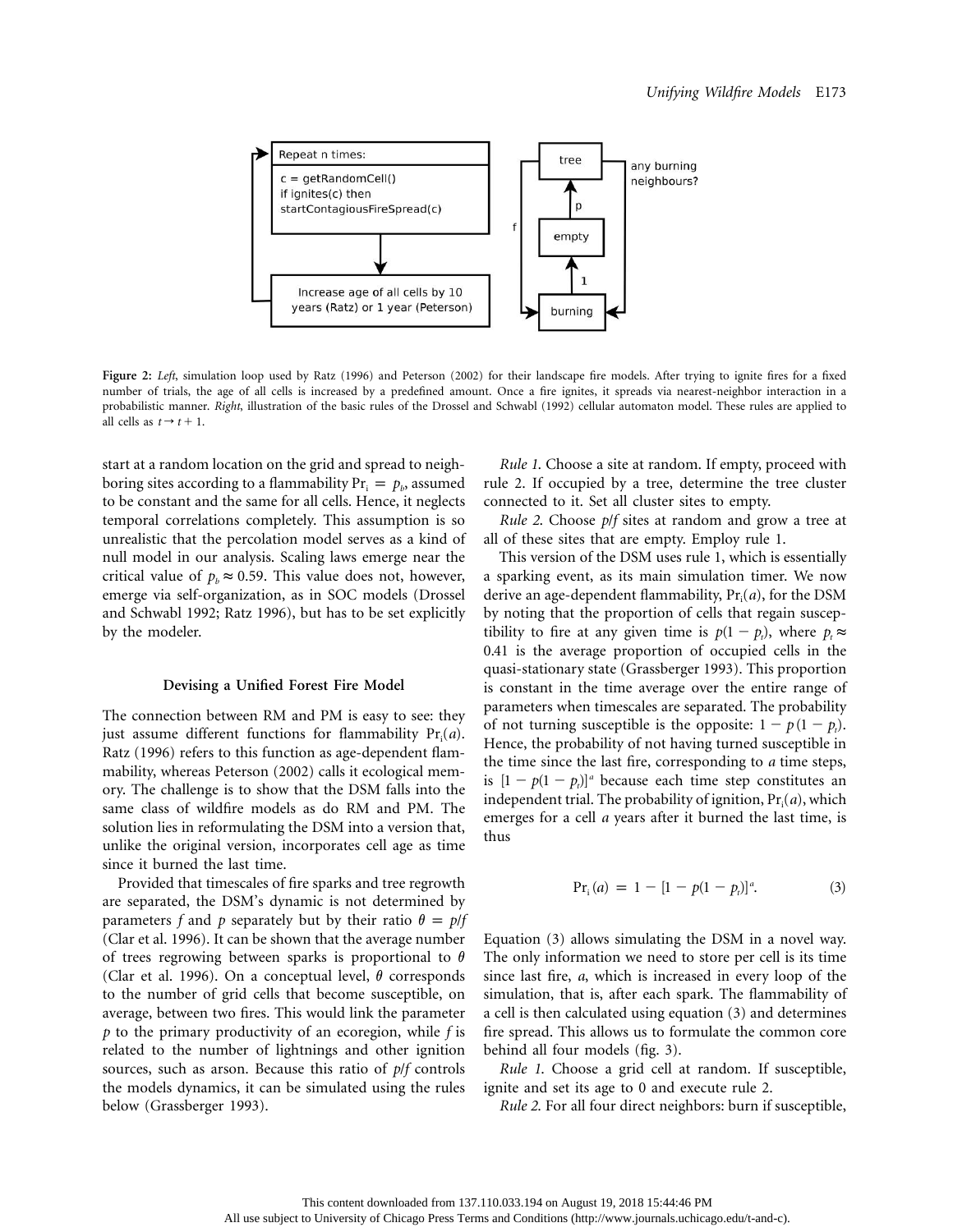

Figure 3: Core abstraction of wildfire systems underlying both the Drossel-Schwabl model (DSM) from statistical physics (implicitly via the recovery of trees; see eq. [3]) and the Ratz model (RM) and the Peterson model (PM) in landscape ecology (explicitly; see eqq. [1], [2]). The time step is shifted to the time between sparks for all models; the necessary mapping is shown in the lower box (*n* refers to the number of fires). The main iteration loop is defined by the sparks that start fires. These fires then spread among neighboring sites in a probabilistic fashion. The models differ only in how they define this probability. The DSM, RM, and PM assume a dependence of flammability on the time since the last fire. The dynamic percolation model does not make that assumption and serves as a null model.

that is, according to probability  $Pr_i(a)$ . Set the age of all ignited neighbors to 0 and execute rule 2 for each of them.

*Rule 3*. Increase the age of all cells by the average time between sparks  $\tau$ .

This algorithm constitutes the unified model, which contains the four models considered so far as special cases. The four models are obtained by plugging in the corresponding probability of ignition  $Pr_i(a)$  and time step into the general model (fig. 4). The time step of the DSM changed from that of fire spread and recovery per cell, as in the original formulation, to that of the average time between sparks  $\tau = 1/(fL^2)$  on a lattice of length *L*.

# **Effect of Different Memory Functions on Patterns: Methods and Data**

Figure 1 shows three different patterns with which the RM has been evaluated (Ratz 1995, 1996). In the following we show how the patterns emerge in the unified model in a boreal forest scenario, for which the data in figure 1 have been gathered. The parameters used for the function  $Pr_i(a)$ were chosen to reveal the effect of different assumptions about ecological memory (fig. 4; for details see app. B). Models were run on a 300  $\times$  300 square grid. We ran the models for at least 15,000 time steps on a random initial landscape before taking samples. The details are discussed separately for each pattern. Algorithms in pseudocode notation describing the models and the corresponding source code are provided in appendix F.

### *Frequency-Area Distributions of Fires and Fire Shapes*

The frequency-area distributions of real wildfires have been successfully fitted with power laws. The exponents found lie between  $-1.2$  and  $-1.9$  (Malamud et al. 1998, 2005; Millington et al. 2006). We did the same fitting for the four special cases of the unified model. We used a sample of 3,000 fires for every flammability function. For visualization, we used multiplicative binning (Pueyo and Jovani 2006); to determine the exponent  $\alpha$  of the power law, we used the maximum likelihood estimator directly from the sample data (Clauset et al. 2009; for details see app. A).

Ratz (1995) found that his model reproduced the shape of fires in boreal forests (Eberhart and Woodard 1987). Here we used the same data to evaluate all four models.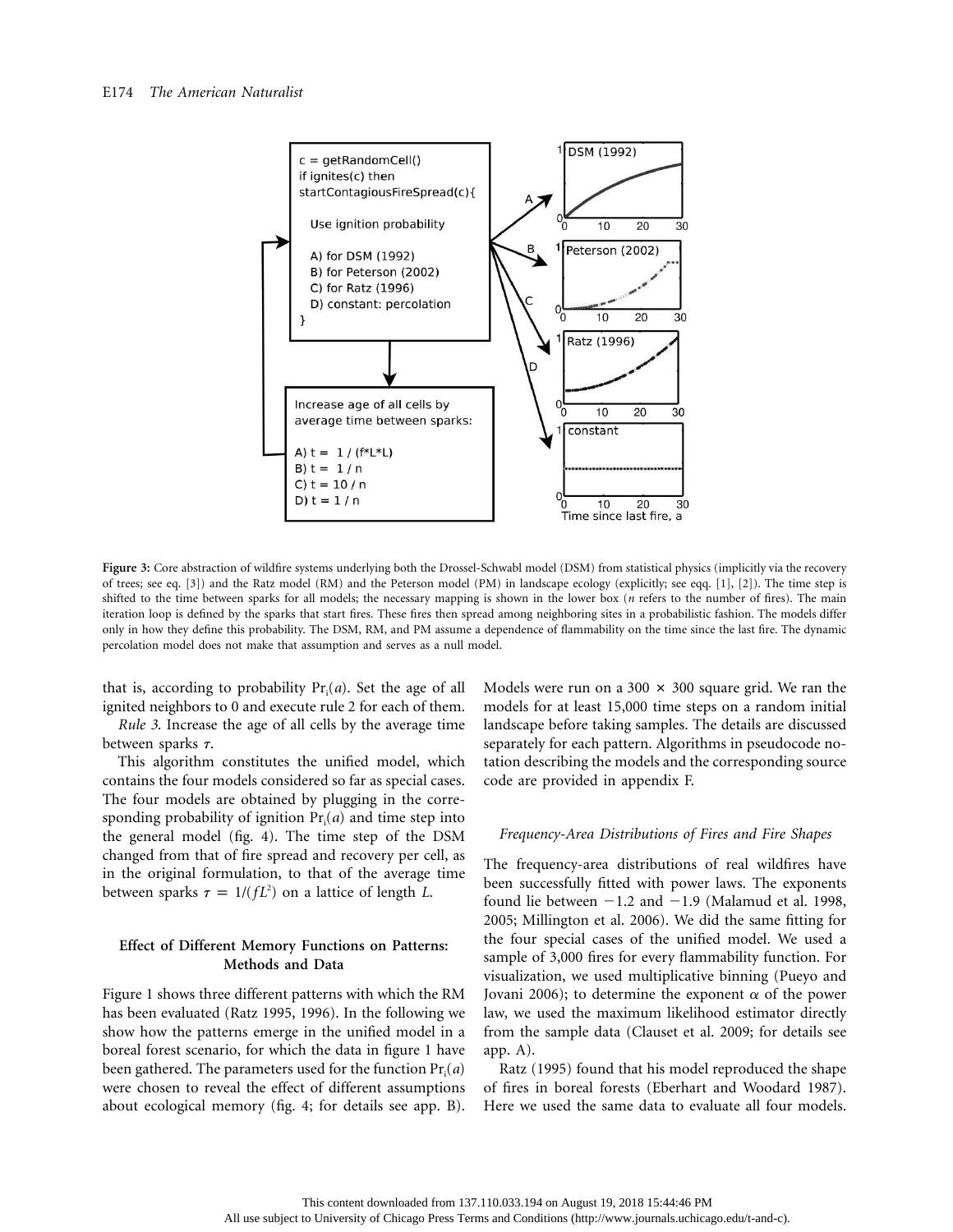

Figure 4: Flammability, that is, probability Pr<sub>i</sub>(a) of a grid cell of age a (i.e., the time since that cell last burned) to ignite if hit by lightning or being adjacent to a burning cell, also referred to as ecological memory. We derived the flammability that emerges in the Drossel-Schwabl model (DSM; see eq. [3]). In the Ratz model and the Peterson model, flammability is imposed. For the test of shape- and frequency-area distribution, parameters for the increasing functions were chosen so that the flammability is fairly high (>0.8) after 30 years. This is the time it takes for boreal forests to develop a critical bulk density.

Data were obtained by Eberhart and Woodard (1987) by analyzing 68 fires that burned, without human intervention, in the boreal forest of Alberta. The fires were grouped in size classes of 20–40, 41–200, 201–400, 401–2,000, and 2,001–20,000 ha. Structural properties studied by Eberhart and Woodard (1987) and Ratz (1995) were fire shape and number and size of islands of unburned vegetation within fires. We evaluated the same properties in the models, using 2,000 fires for each size class (see app. C for details): unburned area, shape index, edge index, and median island size per fire. An island within a burned cluster of the forest fire model was defined as a coherent area of grid cells surrounded by cells that burned in the last fire event. The area of a grid cell corresponded to 6 ha/cell, according to a calibration done for the RM (Ratz 1995; Zinck and Grimm 2008). Associating a cell with a forest stand rather than a single tree in the DSM is useful in the interpretation of Pr<sub>i</sub>(*a*) (see "Discussion"). We chose a grid cell in the PM and percolation model to represent the same area as in the RM and DSM, 6 ha.

by the average annual area burned. Each site was divided into 16 squares, the landscape diversity of which was assessed regarding different succession stages and averaged for the sample using the Shannon index. The obtained data were best fitted by a hump-shaped curve, as suggested by the intermediate disturbance hypothesis (IDH; Connell 1978).

In order to test the models for this pattern, we add a succession aspect to the models. A succession stage is characterized by a specific composition of species. Succession is modeled as a chain of characteristic communities appearing after fire (table 1). It ends in a climax stage. Transitions take place in a characteristic sequence after the average lifetime of a certain community has passed. In the models studied here, the succession stage of a cell is identified via the time since its last disturbance. Every state can be thrown back to the initial state by another fire.

We use four different succession scenarios from the literature to explore the effect of varying transition times and the number of succession stages on the resulting landscape pattern (table 1). The succession scenarios were all developed for actual forests. We use the same diversity measure as did Suffling et al. (1988), the Shannon index:

$$
SHX(S) = -\sum_{i \in N} s_i \ln{(s_i)},
$$

where *S* is the frequency distribution of *N* succession stages and *si* the *i*th succession stage.

Samples for landscape patterns are taken at intervals of 10 time steps each, as by Ratz (1996). The landscape diversity was determined for every disturbance intensity (i.e., average annual area burned) by averaging 1,000 samples. To systematically vary the disturbance level, we varied parameter  $p$  in the DSM from 0.0001 to 0.1 while keeping the ratio  $p/f$  constant at 200. To obtain the same effect in the RM, we varied parameter *c* from 0.0001 to 0.2 while setting  $i = 0.2$ . In the percolation model we varied the flammability from 0.31 to 0.57. The disturbance intensity in the PM was increased by varying  $t_{\text{max}}$  from 1,700 to 10 years while setting the maximum flammability,  $Pr_{max}$ , to 0.8 and using  $\alpha = 2$ . Note that for the DSM, it is also possible to calculate the diversity-disturbance relationship analytically (Zinck et al. 2009; see app. E).

#### **Results**

#### *Disturbance-Diversity Relationship*

For boreal forests of northwestern Ontario, Suffling et al. (1988) used eight sample sites of  $250 \text{ km}^2$  each, selected along a gradient transect of disturbance level, quantified The frequency-area statistics of all four models can be fitted successfully with a power law (fig. 5). This has been known to be so for the DSM and the RM for a large range of parameters for both models. The constant scenario near the percolation threshold produces power-law-like statis-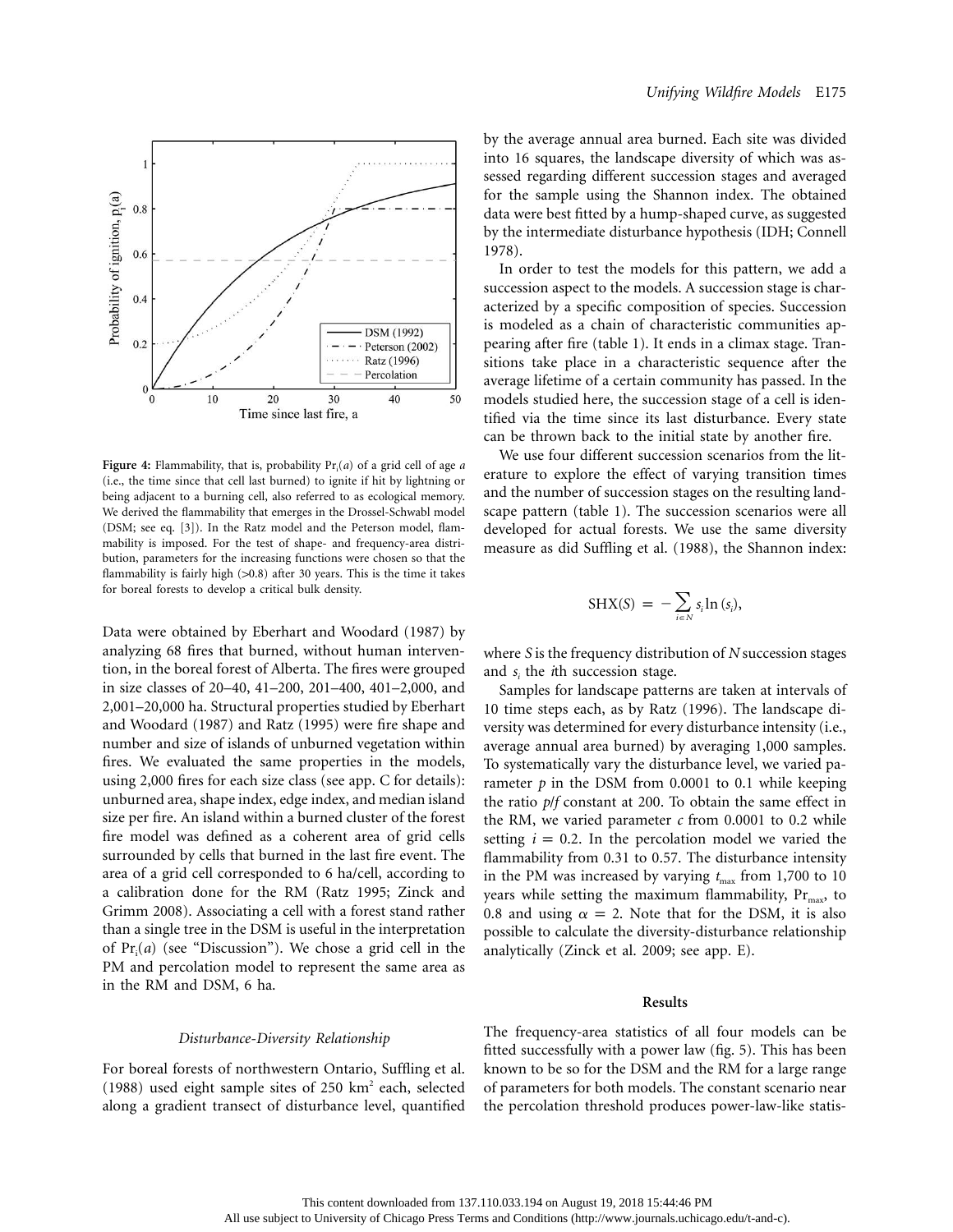**Table 1:** Transition times of the four succession models used in creating the disturbance-diversity curves

| Forest type                              | Transition times           | Reference              |
|------------------------------------------|----------------------------|------------------------|
| Mountain forest, Wyoming                 | 10, 40, 150, 300, 600      | Romme and Despain 1991 |
| Coniferous forest, Montana               | 20, 50, 150, 300, 320, 350 | Kessel 1980            |
| Oak forest, Michigan                     | 100, 150, 200, 350, 500    | Shugart et al. 1973    |
| Douglas-hemlock forest, British Columbia | 6, 60, 150, 200, 300, 400  | Otto 1994              |

tics, as expected (Stauffer and Aharony 1992), but with a considerably smaller exponent. The exponent of the other three models, including the PM, is very similar.

The statistical properties of fire shapes generally follow the trend seen in the data by Eberhart and Woodard (1987) for all models (fig. 6). The overall performance of all models is similar and depends more on the fire size than on the model. The best fit is attained in size class 4, that is, for fires of the size of 401–2,000 ha. The largest deviation is seen for very large fires in size class 5 (2,001–20,000 ha) in the edge index, shape index, and median island size.

The diversity-disturbance curves of all four models are hump shaped, as predicted by the IDH (fig. 7; see also fig. 1). The exact shape varies with the succession scenario (table 1). For all three models that include ecological memory, the maximum diversity is attained at lower values of average annual area burned, as compared with the dynamic percolation model, which assumes constant flammability. Further, the slight bimodality seen for the Wyoming scenario (Yellowstone National Park) does not appear in the percolation model. Ecological memory increases the diversity at lower disturbance levels. Simulation results are supported by analytical calculations of the diversity-disturbance curves for the DSM (app. E; Zinck et al. 2009).

#### **Discussion**

The aim of this work was to unify simple models of forest fire ecosystems from ecology and statistical physics that have so far existed almost independently of each other. The idea that a unification might be possible came about gradually, on the basis of the following series of insights. First, the DSM reproduced fire shapes just as well as the RM (Zinck and Grimm 2008). To compare the DSM and the RM, the size of a grid cell in the DSM had to be rescaled so that it no longer corresponded to a single tree but to a forest stand of about 6 ha.

Next, it turned out that the DSM, like the RM, was capable of reproducing data to realistically describe the relationship between disturbance level (average annual area burned) and diversity of succession stages (Suffling et al. 1988; Zinck et al. 2009). To test this, succession had to be introduced in the DSM. This was achieved by de-

riving the flammability  $Pr_i(a)$  of a grid cell, which emerges from its fuel-replenishing process.

The final step was to take into account the notion and specific formulation of ecological memory introduced by Peterson (2002). This led to further insights: to capture key features of a real forest fire system, it appears that such a memory function describing flammability as function of the time since the last disturbance is needed. Further, by setting  $t_{\text{max}}$ , the time after which flammability reaches its maximum, to 30 years instead of 500 years, as in the RM, a possible criticism in models including age-dependent flammability is met: time since fire might not matter for flammability for a wide range of stand ages, but it certainly matters for the first few decades, and this is necessary and sufficient to reproduce observed patterns without external parameter fine-tuning, as in the percolation model.

Our unified model shows that three so far unrelated models are indeed basically the same and that ecological memory, that is, a susceptibility to fire dependent on the time since the last fire, is the core feature of each of these models. Ecological memory is the reason why the difference between imposing  $Pr_i(a)$  in the RM and PM and letting it emerge in the DSM is superficial. In the DSM with separation of timescales, fire spread is deterministic, yet fuel patches emerge in a stochastic manner. In the RM and PM, fuel patches emerge during fire spread. It is just a question of when the fuel patch is determined: at the time of fire spread or in between fires, as in the DSM. In the end, the effect is the same because in both approaches it is the time lag in reestablishing flammability that determines  $Pr_i(a)$ . This is an astonishing and nontrivial insight. In the following we will discuss the benefits of our synthesis.

# *Simple Theoretical Forest Fire Models Are More Realistic than Anticipated*

Most fire models developed for landscape and fire ecology are more detailed than the four simple and generic models that we explored here. The RM (Ratz 1995, 1996) was designed for understanding generic patterns in forest fire ecosystems but was corroborated by comparing its output to data on fire shapes and landscape-level disturbancediversity relationships (the latter was published only in a thesis and therefore was not generally known so far; Ratz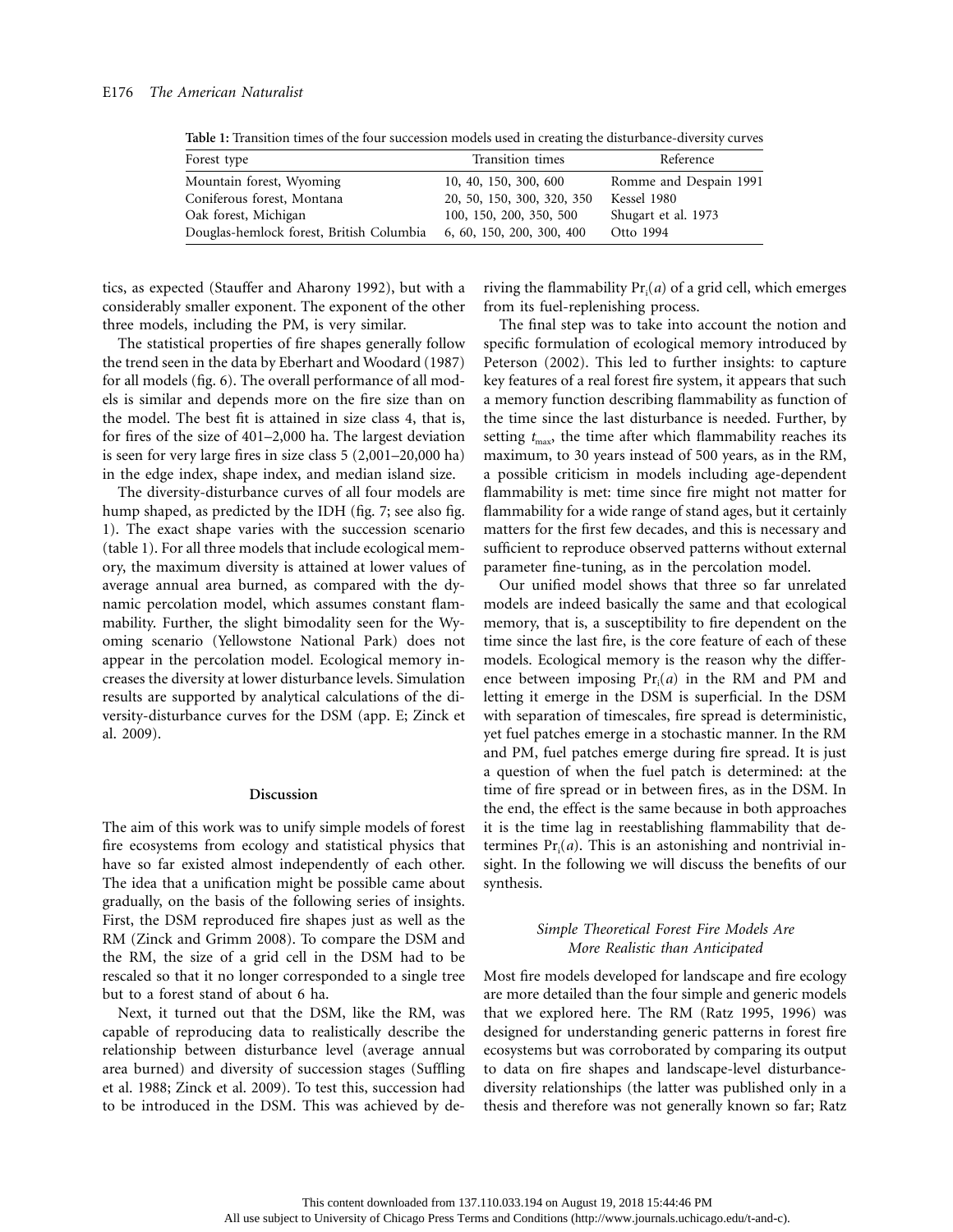

**Figure 5:** Frequency-size distribution of fires fitted by a power law. The exponents of the Drossel-Schwabl (1992) model (DSM), the Ratz (1996) model, and the Peterson (2002) model differ only marginally, although these models vary in their assumptions about flammability as a function of time since last fire (standard error of estimation depends on sample size; see app. A). The parameters (see fig. 4) were not fine-tuned to this exponent. The exponent obtained for the constant percolation scenario for the subcritical value of  $i = 0.57$  is, however, considerably lower.

1996). The RM therefore is acknowledged by landscape and fire ecologists as being ecologically significant to some degree, although it ignores virtually all details that are discussed in more detailed forest fire models, for example, topography, fuel and soil moisture, wind directions, weather, species composition, and individual trees (Keane et al. 2004).

In contrast, the PM (Peterson 2002) was designed to explore the effect of ecological memory on the persistence of patterns in the landscape. In this context, ecological memory refers to the marks in the landscape left by previous fires. If the parameter  $t_{\text{max}}$  in the PM is, for example, assumed to be 30 years, the memory of the landscape in terms of flammability fades away after 30 years. Realism was not a primary issue for the PM. The DSM has so far been used rarely by landscape and fire ecologists (but see Malamud et al. 1998) because the assumptions of the DSM seem unrealistic, for example, trees "popping up" on empty grid cells, and because succession was completely ignored.

There was thus a wide gap between realistic forest fire models and the three generic models explored here. Our synthesis now shows that in fact these three models are equivalent. Further, we were led to this synthesis by recognizing that all three models are capable of reproducing three patterns observed in real forest fire ecosystems: fire shapes, disturbance-diversity relationships, and powerlaw-like fire size distributions. Thus, simple forest fire models, which are stochastic cellular automata that ignore virtually every detail in structure and process of real forests, are much more realistic than anticipated (even by their creators, as in the case of PM and DSM). "Realistic" here means that these models capture key processes that already explain a great deal of what is observed in real systems on larger spatial and temporal scales. The key processes are related to limitations to fire spread by the fuel mosaic, which, in turn, has been shaped by both former fires and the fuel regeneration process. The memory of previous fire events and the subsequent fuel mosaic are thus more important than previously believed.

# *The Role of Fuel Mosaics and Ecological Memory*

The spread of wildfire is determined by a variety of factors such as fuel moisture, topography, exposition, fuel connectivity, and wind. Our unified model considers fuel connectivity only. The role of fuel connectivity in fire spread is controlled mainly by weather (Turner and Romme 1994;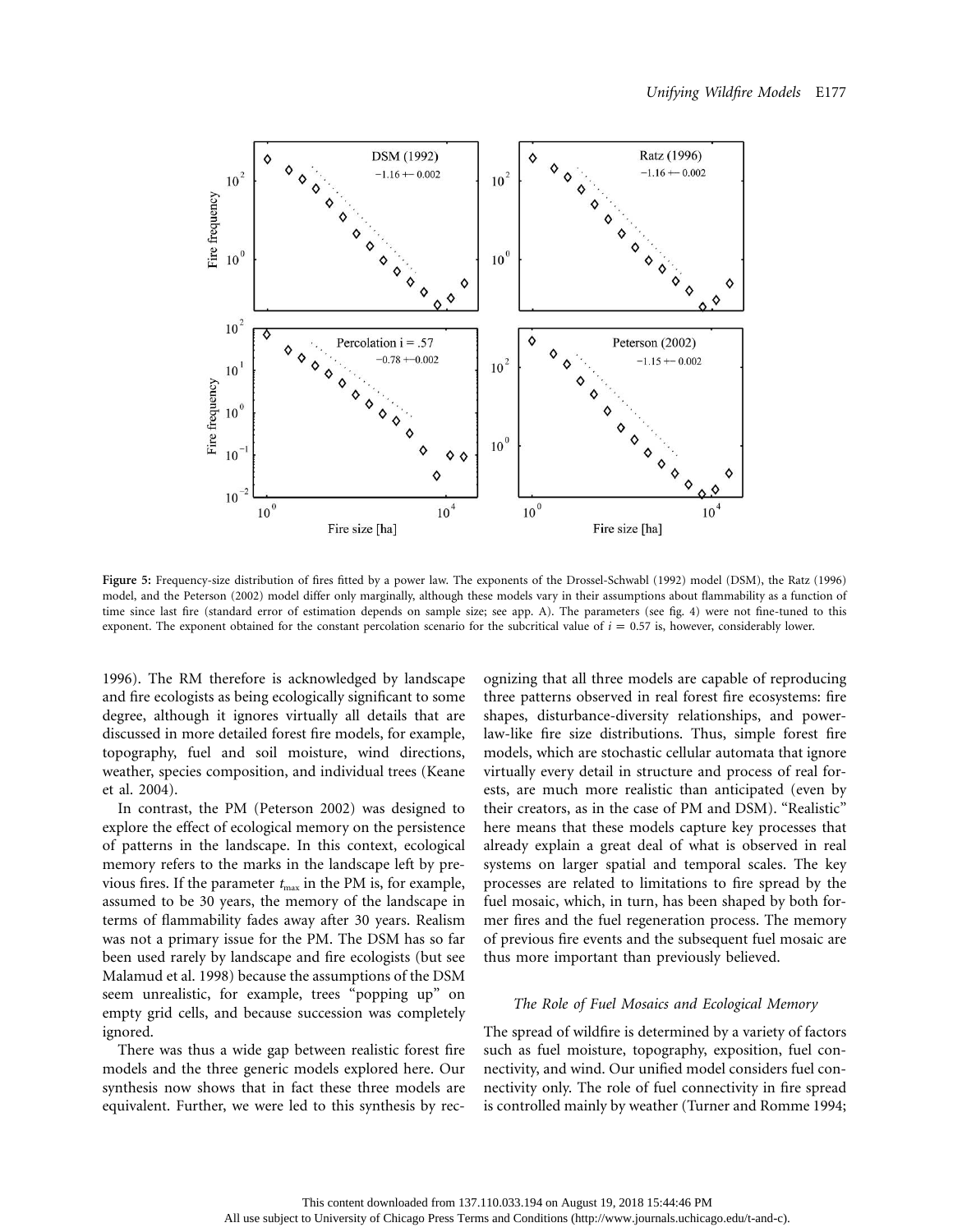

**Figure 6:** Characteristics of fire shapes as produced by the models and as observed by Eberhart and Woodard (1987) in Alberta, Canada. The size classes are defined as (1) 20–40 ha, (2) 41–200 ha, (3) 201–400 ha, (4) 401–2,000 ha, and (5) 2,001–20,000 ha. All four models perform similarly; the largest deviation is seen for the median island size. The best fit is obtained for fires of size class 4 for all indexes. The robustness of this pattern is studied in detail for the Drossel-Schwabl model (DSM) by Zinck and Grimm (2008) and for the Ratz model by Ratz (1995). The goodness of fit was assessed by comparing the standard deviation of the model and data for each size class. The data from Alberta are available only as summary statistics. Error bars are not shown here to avoid clutter.

Turner 2005). Under poor burning conditions, that is, when fuel is wet, fires tend to die out rapidly. Under good burning conditions, fires spread, consuming the entire cluster of connected fuel on which they were initiated (Despain and Sellers 1977; Minnich 1983; Romme and Despain 1989; Turner 2005). These conditions may exist only for a few weeks in the year, yet they account for most large fires during the burning season. Under extreme conditions, fire spread is not restricted to the fuel mosaic, and large areas can burn, irrespective of stand structure and accumulated biomass (Moritz 1997). The role of weather as an enabler is also stressed by Johnson et al. (2001), who differentiate between poor and extreme burning conditions in boreal forests. Our unified model thus implicitly assumes that fires burn under good conditions.

Stand-replacing fires start and spread in forests where a critical surface-fire intensity (kW/m; Van Wagner 1977) is reached and that exhibit a structure that enables the fire to reach and consume the crowns. A forest stand develops this susceptibility, characterized by a critical crown height and bulk density in closed canopy forests, at some time during its maturation (Johnson et al. 2001). The time needed for transition from nonsusceptible to susceptible depends on conditions that differ locally because some sites might have been affected more severely by a fire than others or are more rapidly reclaimed. Dispersal or sprouting, herbivores, and local climatic and soil conditions all play a role (Whelan 1995). Our unified model aggregates all these mechanisms into a function describing flammability depending on stand age, or time since last fire.

It is surprising that the shape of this function (fig. 3) has such a small effect on large-scale patterns. The largest effect can be seen in the disturbance-diversity curve, which rises to its maximum more rapidly with increasing ecological memory (the sequence is percolation model, DSM, RM, and PM) and appears to promote bimodality. The processes of fire spread and subsequent vegetation recovery shape the landscape and at the same time determine its spatiotemporal susceptibility for future disturbances.

In fire ecology, there has been some controversy over the role of age-dependent flammability. "Researchers working in different locations have variously proposed that the probability of fire spread is either independent of time since fire (Bessie and Johnson 1995), or that it increases with time since fire (Minnich 1983). These differences suggest that some forests have little ecological memory, whereas others have a significant amount" (Peterson 2002, p. 330). Our unified model shows that this controversy can be resolved to a large extent: "age dependent" does not necessarily mean that flammability changes with stand age for 100 years or more. A few decades, needed to build up critical bulk density, are sufficient to reproduce observed patterns, at least in boreal forests.

#### *Theoretical Insights Have Bearings for Real Forest Fire Ecosystems*

So far, it has remained unclear whether the body of theoretical insights on wildfire systems gained in statistical physics had any bearings for real forest fire ecosystems.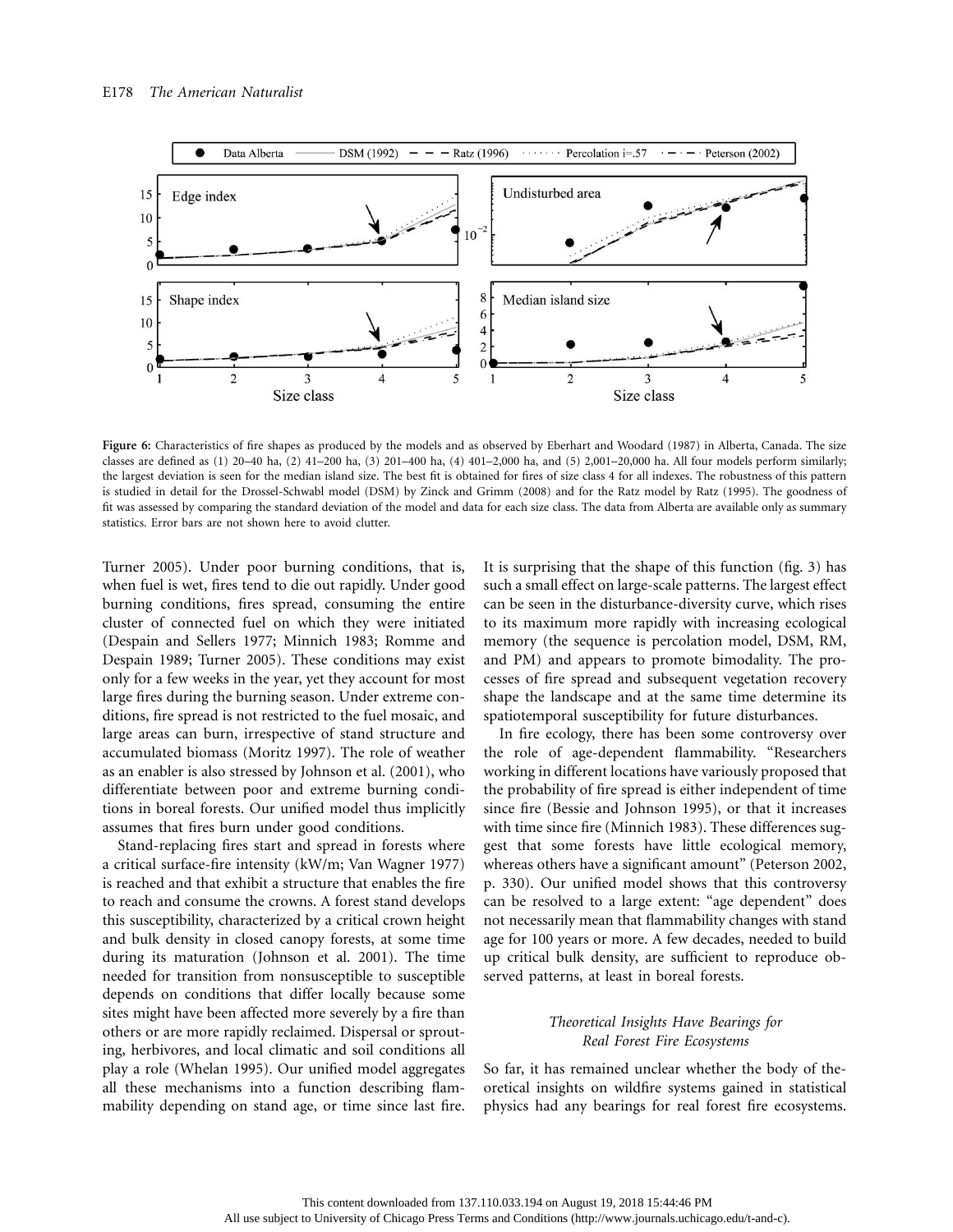

**Figure 7:** Diversity-disturbance relationship for succession scenarios representing four different real forests (table 1). The hump-shaped curve predicted by the intermediate disturbance hypothesis emerges for all scenarios (see also field study by Suffling et al. [1988]; fig. 1). The exact shape depends on the assumptions of the models about flammability as a function of time since last disturbance. For all three models that include ecological memory, the maximum diversity is attained at lower values of average annual area burned as compared with the dynamic percolation model, which assumes constant flammability. All curves were obtained by simulation (no interpolation used).  $DSM = Drosel-Schwabl model$ .

Our synthesis shows that it does. Real fire ecosystems can in fact be related to the ideas underlying the concept of SOC (Bak et al. 1988). SOC of wildfire systems has been discussed intensively in statistical physics (Grassberger 2002), and it seems clear by now that it is more appropriate to speak of power-law-like fire-frequency distributions rather than power laws (Reed and McKelvey 2002; Millington et al. 2006) and to assume that fire ecosystems are not necessarily fulfilling all theoretical requirements of SOC. Nevertheless, key elements of SOC seem to play a role: self-organization driven by ecological memory, that is, the feedback between a process (fire) and its effects (landscape structure), is indeed a key driver of these systems. The point is not whether we have critical states in the strict sense of phase transitions, as described in physics (Pascual and Guichard 2005), but whether we have a selforganized process that drives certain classes of systems, for example, wildfire systems, into a preferred range of states. This could explain the resilience of these states (Gunderson 2000).

Our unification allows, with caution, the direct transfer

of insights from statistical physics to real systems, for example, that an increase in the sparking rate leads to smaller average fire size and that the average annual area burned remains largely constant (see derivation in app. D). This finding is important in the context of discussion on the effects of increased natural and anthropogenic sparking rates and of fire management in general. Furthermore, many of the insights based on the DSM can be devised analytically, allowing more rigorous and comprehensive analyses than simulations. For example, the diversitydisturbance curves, which we determined here via simulation, can also be derived analytically (app. E; Zinck et al. 2009).

## *Focusing on the Real Limitations of Simple Forest Fire Models*

The most important consequence of our synthesis might be that it allows us to identify the most pressing gap in current generic research on fire ecosystems. Our pattern analysis showed that the three models containing ecolog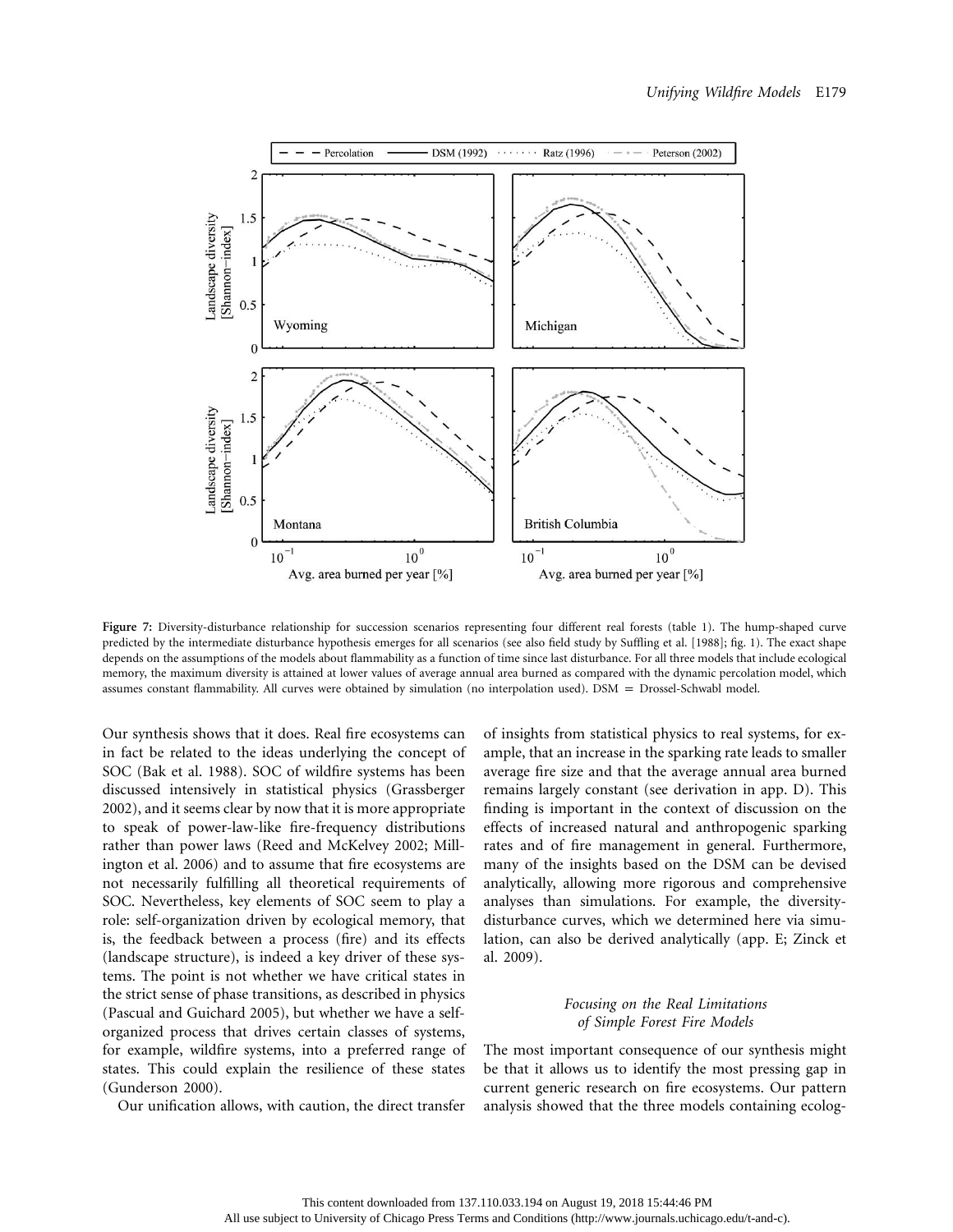ical memory were well capable of reproducing fire shapes and the diversity-disturbance relationship of succession stage. However, the exponent of the power law part of the frequency–fire size relation is consistently too large in all three models; that is, these models produce too many large fires. The DSM, for example, typically produces an exponent of around -1.16 (Grassberger 1993), whereas real wildfires have an exponent of between  $-1.2$  and  $-1.9$ (Malamud et al. 2005; Millington et al. 2006).

The exponent of the unified model is extremely robust. We tried many different features that would make the model more realistic, for example, introducing spatial heterogeneity, spatially inhomogeneous spark distribution, and wind, but all this had virtually no effect on the exponent (data not shown; listing in app. A). As yet, there is only one known way to get the exponent right in cellular automata fire models: the inclusion of stochastic effects of weather (Pueyo 2007) by adding a value, drawn from a weather distribution, to the flammability of all cells during a fire (see also Ratz 1996). Such a value is drawn for each fire and leads to frequency-area distributions of varying steepness. Nevertheless, there is evidence of the existence of nonlinear thresholds in environmental conditions, after which weather effects can no longer be correlated to fire size (Schoenberg et al. 2003). Hence, there is still considerable work to be done in explaining the frequency-area distributions of wildfires.

#### **Conclusions**

We showed here that linking theoretical models, which focus on only one pattern observed in reality (power laws),

to further patterns (fire shapes, diversity-disturbance relationships) broadens the view, allows the identification of key mechanisms, and makes the models testable at different scales and hierarchical levels. This way of linking the process of formulating and testing models to entire sets of patterns, instead of to individual ones, has been referred to as pattern-oriented modeling (Grimm et al. 1996, 2005; Wiegand et al. 2003; Grimm and Railsback 2005). The search for mechanisms generating the right exponents suggests that we might need to include further patterns, for example, in fire spread or in the relationship between weather and fire sizes. It might even be possible to check the many existing, more detailed, and well-tested fire-succession models that focus on smaller scales for these additional patterns. This could be an example of the complimentary, unifying use of exploratory and predictive modeling that recently has been recommended by Perry and Millington (2008). In the future, therefore, perhaps even generic and specific fire models might be unified to provide general insights into what determines fire size distribution and to formulate specific management recommendations.

#### **Acknowledgments**

This work was supported by the German National Merit Foundation and the European Commission (FP 6, Nest project "Patres: Pattern Resilience," contract 043268). We thank K. Johst and two reviewers for helpful comments and A. Ratz for his pioneering work, which was the starting point of our synthesis.

#### **APPENDIX A**

## **Fitting with Power Laws: Listing of What We Tried to Change the Exponent**

We used multiplicative binning, that is, bin sizes of 2, 4, 8, 16, …, to plot the frequency-area data on log-log scales (Pueyo and Jovani 2006). The value for each bin was normalized by its size and plotted in the center of the bin. To determine the exponent  $\alpha$  of the power law, we used the maximum likelihood estimator directly from the *n* data (without the need for binning):

$$
\alpha = 1 + n \left[ \sum_{i=1}^{n} \ln \left( \frac{x_i}{x_{\min} - 0.5} \right) \right]^{-1}, \tag{A1}
$$

where the estimate of the associated statistical error is given by

$$
\sigma = \frac{\alpha - 1}{\sqrt{n}}.\tag{A2}
$$

This approach appeared to be the most suitable because it allowed a good fitting of the distribution even at its tail (Newman 2005; Clauset et al. 2009). The value  $x_{\text{min}}$  was set to the smallest value for which the power law behavior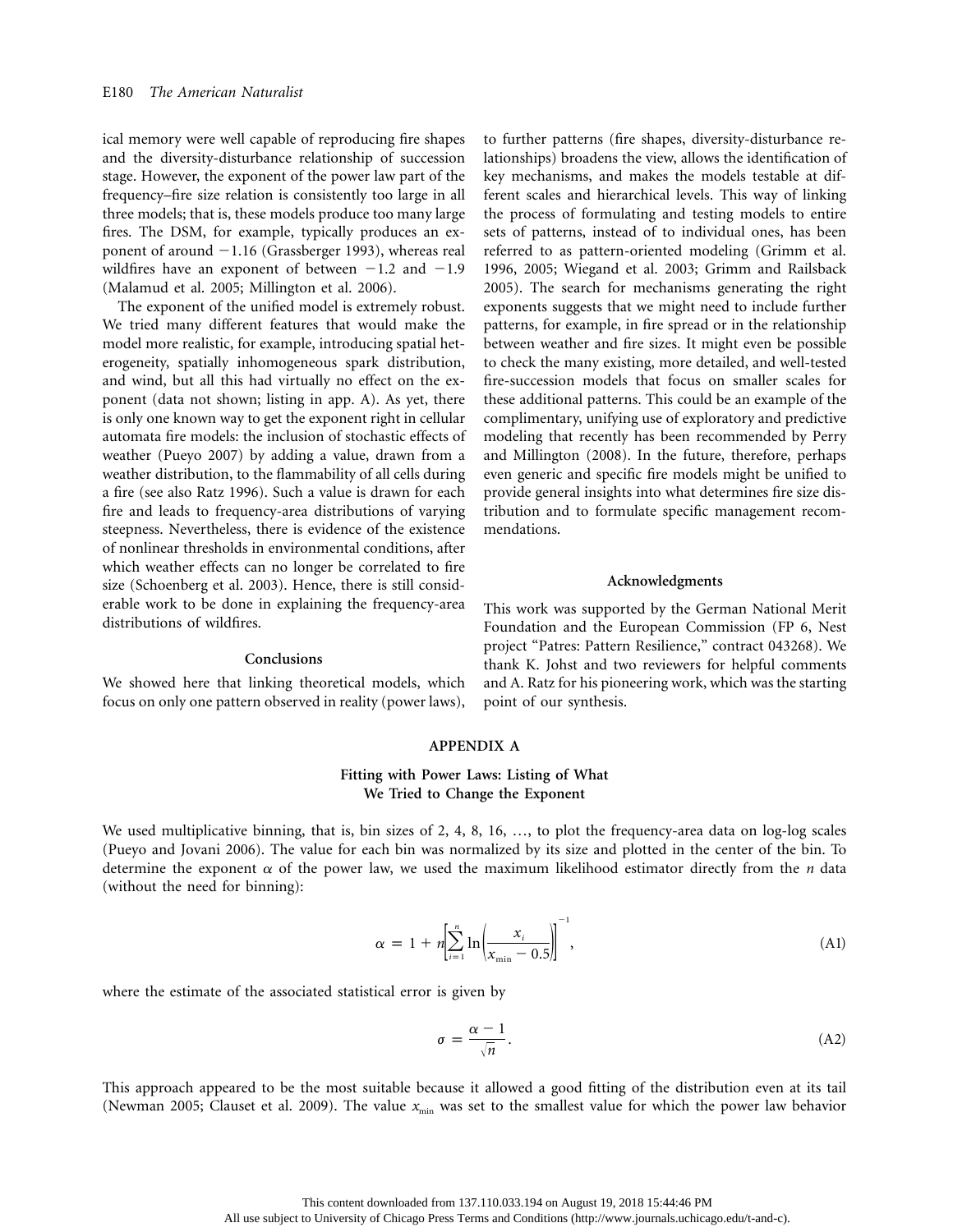held. We cut off the first and last 10% of the sorted fire size data and plotted a power law with the determined exponent into the figure as test of accuracy.

The exponents we obtained for the Ratz model and Peterson model were around the same as that of the Drossel-Schwabl model (DSM). Fitting heavy-tailed distributions with power laws is prone to error, so we plotted the obtained distributions against each other to confirm that the distributions are almost identical over a wide range of parameters (see also the exponents documented by Ratz [1996] and the report of Pueyo [2007]). The challenge is to obtain distributions that are steeper to better fit the data. With this aim, we tried to modify the DSM by (1) using two different types of vegetation characterized by a different flammability (value of parameter *p*); (2) randomly adding nonflammable cells to the landscape (up to 60%; we got the heavy tail of the distribution to break down in this way, yet the steepness remained the same almost to the point of breakdown); (3) including a dominant direction of wind such that the fire preferentially burns into one direction, leaving part of the fuel unburned; (4) introducing a time lag in which burned cells do not regenerate after a fire (after this time lag, the cell can regenerate with probability *p* per time step, as in the original model); and (5) using a spatially inhomogeneous spark distribution (highest probability of lightning spark in the middle, exponential drop off from there).

All of these modifications had, at best, limited effects on the exponent. This is highly counterintuitive and nontrivial. Pueyo (2007) attributes this effect to universality. To our knowledge, there is no more rigorous argument as yet.

#### **APPENDIX B**

## **Frequency-Area Distribution and Fire Shapes: Parameters Used**

In the Ratz model and the Peterson  $(2002)$  model  $(PM)$ , the probability of ignition  $Pr_i(a)$  can be freely imposed, whereas  $Pr_i(a)$  emerges in the Drossel-Schwabl model (DSM), depending on the regrowth parameter  $p$  (DSM rule 2; eq. [3]). Ratz (1995) assumed a constant base flammability *i*, which we set to  $i = 0.2$ , and an age-dependent part, for which we used  $c = 0.07$  (eq. [1]). In the PM (eq. [2]), we set  $\alpha = 2$ ,  $t_{\text{max}} = 30$ , and the maximal flammability to  $Pr_{max} = 0.8$ , considering the good burning conditions assumed for our scenario. We set the time to reach the maximal flammability to 30 years because critical bulk density—which is associated with the development of crown fires—is fairly stable in boreal forests after the first 2 decades (Rothermel 1972; Brown and Bevins 1986; Bessie and Johnson 1995). For the percolation model, we used  $Pr_i = 0.57$ , which is close to the percolation threshold of about 0.59 (Stauffer and Aharony 1992). We chose  $p = 0.08$  for the DSM in order to get a steep increase in the emerging flammability.

#### **APPENDIX C**

### **Indexes for Fire Shape**

The following indexes were used in a field study by Eberhart and Woodard (1987). We provide the formal definition here. The unburned area, UA, consists of unburned islands relative to the area  $a_0$  enclosed by the outer perimeter of the fire. Let  $a<sub>b</sub>$  be the area that was actually burned; then, the total unburned area is

$$
UA = 1 - \frac{a_b}{a_o}.\tag{C1}
$$

The shape index, SI, is the ratio of the outer perimeter  $p_0$  of the fire to the perimeter of a circle that encloses the same area,  $a_0$ :

$$
SI = \frac{p_o}{2\sqrt{\pi a_o}}.\tag{C2}
$$

The edge index, EI, is the sum of the outer perimeter plus the perimeter of all enclosed islands,  $p_w$ , compared with the perimeter of a circle that encloses an area equal to the burned area,  $a_{\rm b}$ :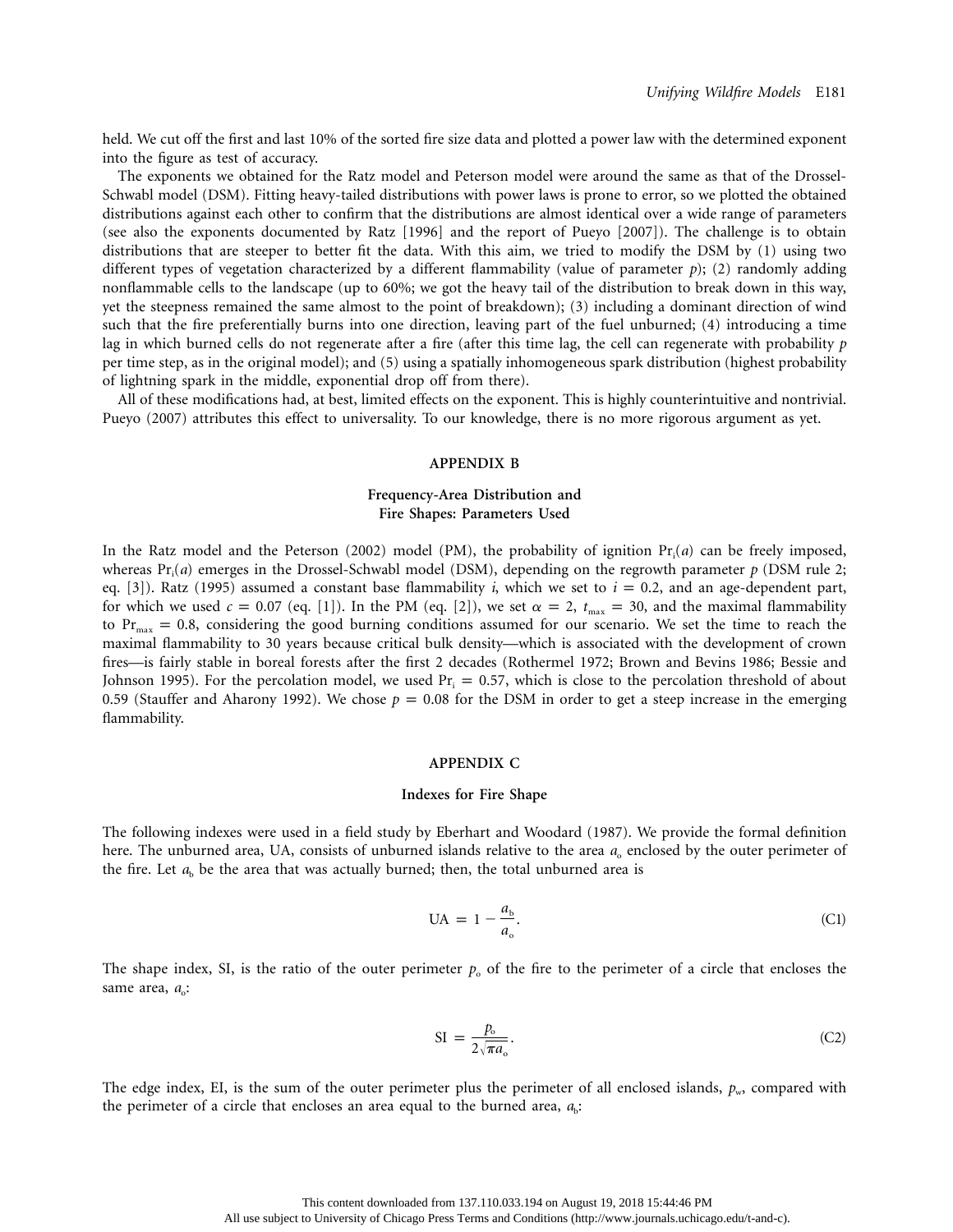$$
EI = \frac{p_w}{2\sqrt{\pi a_b}}.\tag{C3}
$$

#### **APPENDIX D**

# **Average Area Burned and Sparking Frequency in the Drossel-Schwabl Model**

The average area burned in the Drossel-Schwabl model (DSM) is equal to that which regrows on average  $c =$  $p(1-p_i)$ , where  $p_i = 0.41$  is the quasi-stationary state (Grassberger 1993) and is independent of *p* and *f*, as long as  $f \ll p$  and  $p \ll 1$ . This mean field equation enables us to calculate p directly from the average annual area burned, a quantity commonly monitored by conservation agencies. An average area burned of 1%, for example, would indicate a *p* value of  $0.01/0.59 = 0.016$ . The sparking rate does not enter this equation and does not influence the average area burned, controlled by the regrowth parameter *p*. The average fire size is a function of both the regrowth parameter *p* and the sparking rate *f*, such that (Clar et al. 1996)

$$
s = \frac{p}{f} \frac{1 - p_t}{p_t} = \frac{c}{fp_t}.
$$
 (D1)

Increasing the sparking rate leads to smaller average fire size. In the DSM, the average annual area burned is not affected because the average fuel load on the landscape,  $p_{\rho}$  remains at the same value.

## **APPENDIX E**

#### **Analytical Prediction of the Disturbance-Diversity Relationship**

The age-class distribution is the basis for determining landscape diversity. The behavior of the age-class distribution can be modeled using a one-dimensional drift equation (Sinko and Streifer 1967). The state of the model landscape is characterized by the distribution of the age classes, *s*(*a*, *t*), which is the area with time since last fire *a* at time *t*. The probability of perishing in a fire depends on the age class and the disturbance intensity of the system, which can be quantified by the average annual area burned, *c*. The drift equation is

$$
\frac{\partial}{\partial t}s(a, t) + \frac{\partial}{\partial a}s(a, t) = -m(a, c)s(a, t),
$$
\n(E1)

where *m* is mortality. The average number of sites with time since last fire *a* that are consumed by fire is (Zinck et al. 2009)

$$
m(a, C)s(a) = \frac{c}{p_t} \Pr_i(a)s(a). \tag{E2}
$$

## **APPENDIX F**

#### **Pseudocode for Wildfire Models**

In this appendix we provide a pseudocode that illustrates how the wildfire models and the unified model can be implemented independently of the programming language. The actual source code used in the simulations is available as a zip file. A sketch of the general fire model is provided in algorithm 1. The fire spread algorithm is provided in recursive form in algorithm 2 and using a queue in algorithm 3. Algorithms 4, 5, and 6 provide the framework for the model of Ratz (1996) and Peterson (2002), as well as that of Drossel and Schwabl (1992), respectively.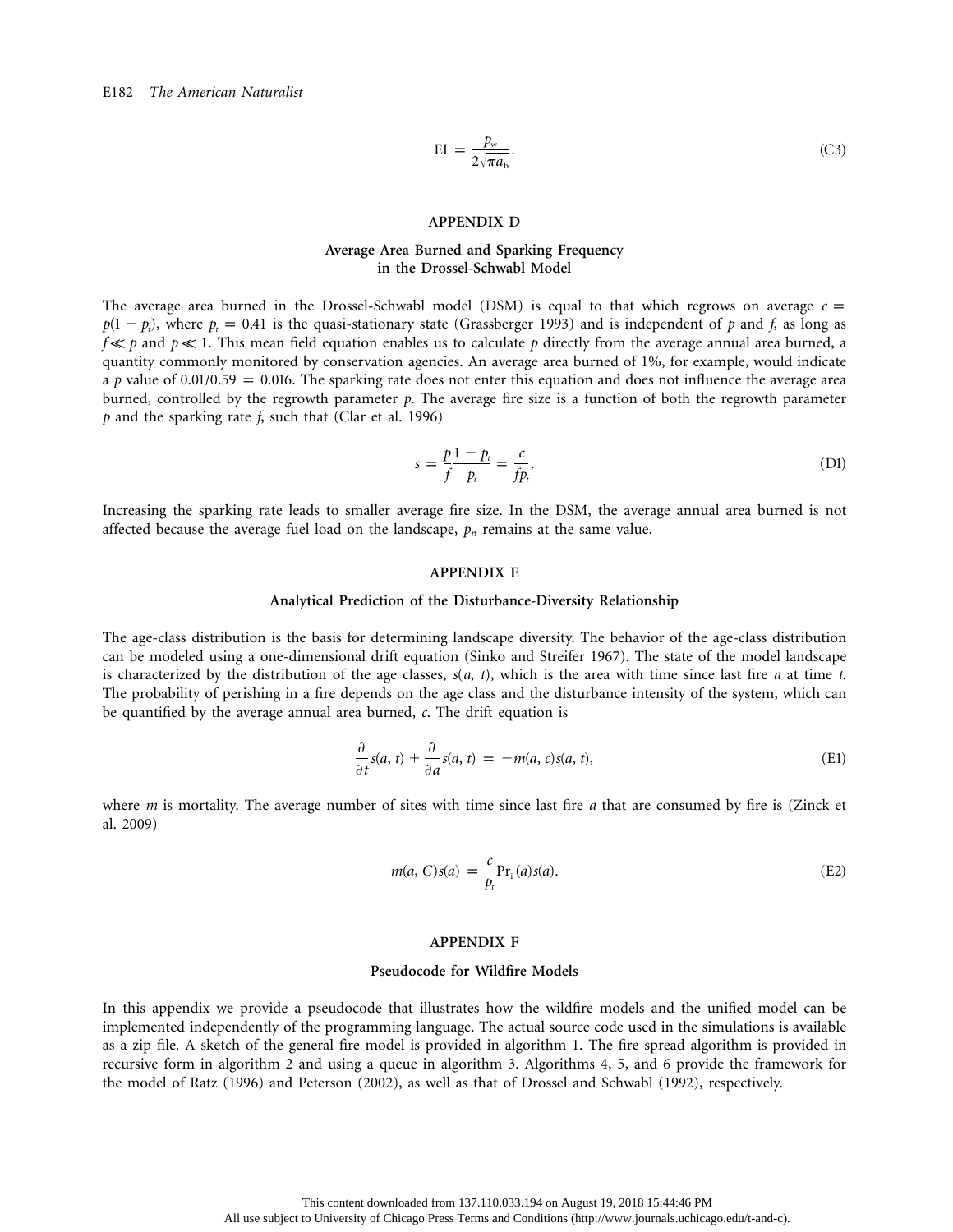```
Algorithm 1: The general wildfire model
1: s \leq p rectangular landscape grid
2: repeat
3: c \leq s \cdot \text{getRandomCell}()
4: if c.isSusceptible() then
5: FireSpread(c)
6: end if
7: for all cells c in the landscape do
8: c.increaseAgeBy(timeBetweenSparks)
9: end for
10: until Simulation is done
```

```
Algorithm 2: Recursive implementation of fire spread
1: procedure RecursiveFireSpread(cell c)
2: if ignites(c) then
3: c.setAge(0)
4: for all von Neumann neighbors n of c do
5: RecursiveFireSpread(n)
6: end for
7: end if
8: end procedure
```

```
Algorithm 3: Nonrecursive implementation of fire spread
Require: Cell c has been struck by lightning and ignited
1: procedure FireSpread(cell c)
```

```
2: c.setAge(0)
3: queue.add(c)
4: while queue is not empty do
5: c queue.poll()
6: for all von Neumann neighbors n of c with n not in queue do
7: if ignites(c) then
8: n.setAge(0)
9: queue.add(n)
10: end if
11: end for
12: end while
13: end procedure
```

```
Algorithm 4: The basic simulation loop of Ratz (1995) and Peterson (2002)
1: s \leq p rectangular landscape grid
```

```
2: repeat
3: for a fixed number n do
4: c \leq s \cdot \text{getRandomCell}5: if ignites(c) then FireSpread(c)
6: end if
7: end for
8: for all cells c in s do
9: c.increaseAgeByYears(timeStep)
10: end for
11: until Simulation is done
```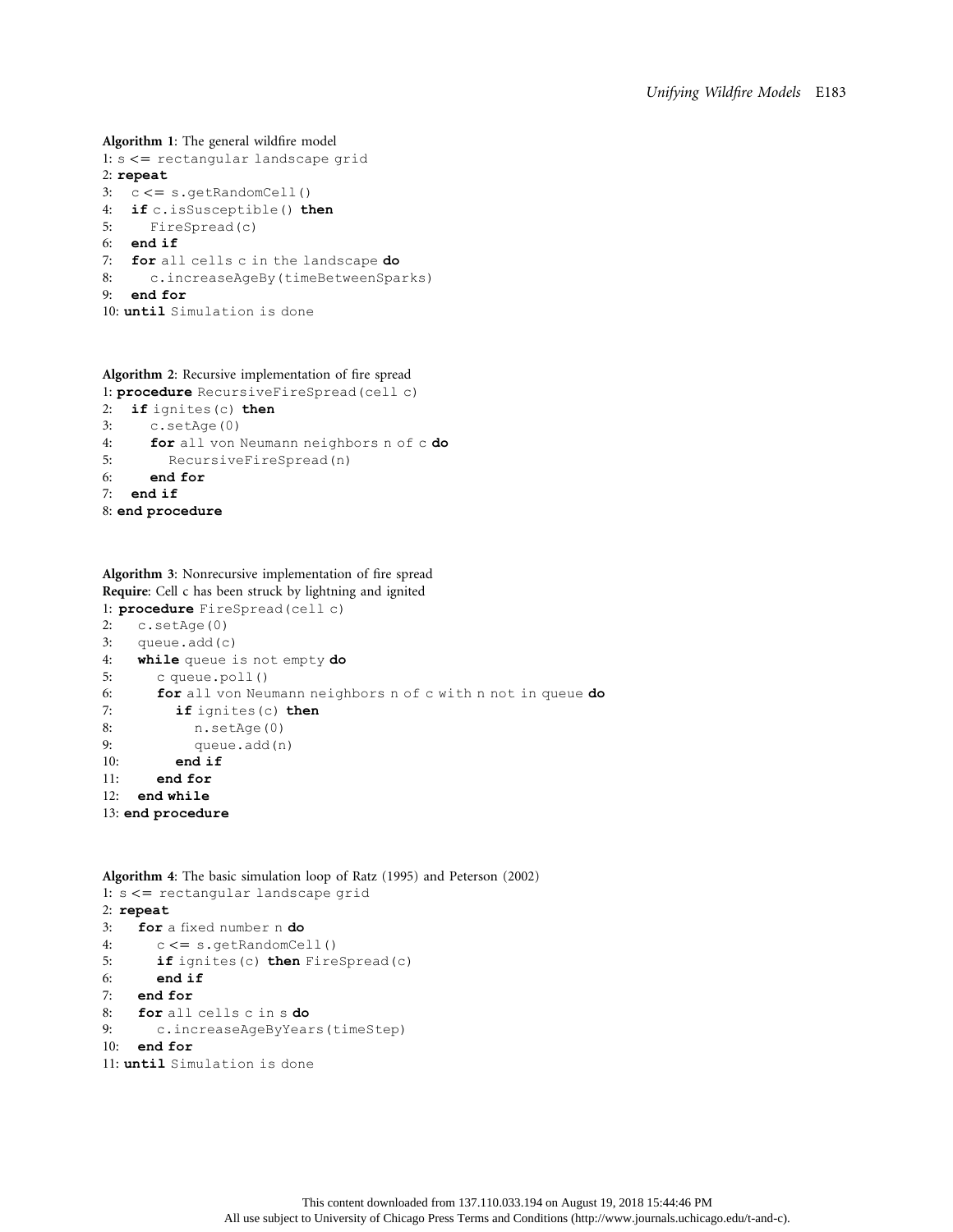#### **Algorithm 5**: The DSM cellular automaton

```
1: s \leq p rectangular landscape grid
2: repeat
3: for all cells c in s do
4: if c.isBurning() then c.nextState('empty')
5: end if
6: if c.isTree() AND at least one direct neighbor is burning then
7: c.nextState('burning')
8: end if
9: if c.isTree() AND random() \lt f then c.nextState('burning')
10: end if
11: if c.isEmpty() AND random() < p then c.nextState('tree')
12: end if
13: end for
14: for all cells c in s do
15: c.assumeNewState()
16: end for
17: until Simulation is done
```
**Algorithm 6**: DS-FFM after Grassberger (1993); Henley (1993)

```
1: s \leq p rectangular landscape grid
2: repeat
3: c \leq s \cdot \text{getRandomCell}()
4: if c.isTree() then FireSpread(c)
5: end if
6: for a number of \theta = p/f do
7: d \leq s \cdot getRandomCell()8: if d.isEmpty() then d.setState('Tree');
9: end if
10: end for
11: until Simulation is done
```
# **Literature Cited**

- Bak, P., C. Tang, and K. Wiesenfeld. 1988. Self-organized criticality. [Physical Review A](https://www.journals.uchicago.edu/action/showLinks?doi=10.1086%2F605959&pmid=9900174&crossref=10.1103%2FPhysRevA.38.364&citationId=p_2) 38:364–374.
- Baker, W. L. 1999. Spatial simulation of the effects of human and natural disturbance regimes on landscape structure. Pages 277– 308 *in* D. J. Mladenoff and W. L. Baker, eds. Spatial modeling of forest landscape change: approaches and applications. Cambridge University Press, Cambridge.
- Bessie, W., and E. Johnson. 1995. The relative importance of fuels and weather on fire behavior in subalpine forests. [Ecology](https://www.journals.uchicago.edu/action/showLinks?doi=10.1086%2F605959&crossref=10.2307%2F1939341&citationId=p_4) 76:747– 762.
- Brown, J., and C. Bevins. 1986. Surface fuel loadings and predicted fire behavior for vegetation types in the northern Rocky Mountains. Research note INT-358. USDA Forest Service, Missoula, MT.
- Carlson, J. M., and J. Doyle. 1999. Highly optimized tolerance: a mechanism for power laws in designed systems. [Physical Review](https://www.journals.uchicago.edu/action/showLinks?doi=10.1086%2F605959&pmid=11969901&crossref=10.1103%2FPhysRevE.60.1412&citationId=p_6) [E](https://www.journals.uchicago.edu/action/showLinks?doi=10.1086%2F605959&pmid=11969901&crossref=10.1103%2FPhysRevE.60.1412&citationId=p_6) 60:1412–1427.
- Clar, S., B. Drossel, and F. Schwabl. 1996. Forest fires and other examples of self-organized criticality. [Journal of Physics: Con](https://www.journals.uchicago.edu/action/showLinks?doi=10.1086%2F605959&crossref=10.1088%2F0953-8984%2F8%2F37%2F004&citationId=p_7)[densed Matter](https://www.journals.uchicago.edu/action/showLinks?doi=10.1086%2F605959&crossref=10.1088%2F0953-8984%2F8%2F37%2F004&citationId=p_7) 8:6803–6824.
- Clark, J. S. 1993. Fire, climate change, and forest processes during the last 2000 years. [Geological Society of America Special Paper](https://www.journals.uchicago.edu/action/showLinks?doi=10.1086%2F605959&crossref=10.1130%2FSPE276-p295&citationId=p_8) 276:295–308.
- Clauset, A., C. R. Shalizi, and M. E. J. Newman. 2009. Power-law

distributions in empirical data. SIAM Review (forthcoming), arXiv:0706.1062.

- Connell, J. H. 1978. Diversity in tropical rain forests and coral reefs. [Science](https://www.journals.uchicago.edu/action/showLinks?doi=10.1086%2F605959&pmid=17840770&crossref=10.1126%2Fscience.199.4335.1302&citationId=p_10) 199:1302–1310.
- Despain, D., and R. Sellers. 1977. Natural fire in Yellowstone National Park. Western Wildlands 4:20–24.
- Drossel, B., and F. Schwabl. 1992. Self-organized critical forest fire model. [Physical Review Letters](https://www.journals.uchicago.edu/action/showLinks?doi=10.1086%2F605959&pmid=10046273&crossref=10.1103%2FPhysRevLett.69.1629&citationId=p_12) 69:1629–1632.
- Eberhart, K., and P. Woodard. 1987. Distribution of residual vegetation associated with large fires in Alberta. [Canadian Journal of](https://www.journals.uchicago.edu/action/showLinks?doi=10.1086%2F605959&crossref=10.1139%2Fx87-186&citationId=p_13) [Forest Research](https://www.journals.uchicago.edu/action/showLinks?doi=10.1086%2F605959&crossref=10.1139%2Fx87-186&citationId=p_13) 17:1207–1212.
- Grassberger, P. 1993. On a self-organized critical forest fire model. [Journal of Physics A: Mathematical and General](https://www.journals.uchicago.edu/action/showLinks?doi=10.1086%2F605959&crossref=10.1088%2F0305-4470%2F26%2F9%2F007&citationId=p_14) 26:2081–2089.
- 2002. Critical behaviour of the Drossel-Schwabl forest fire model. New Journal of Physics 4:17.1–17.15.
- Grimm, V., and S. F. Railsback. 2005. Individual-based modeling and ecology. Princeton University Press, Princeton, NJ.
- Grimm, V., K. Frank, F. Jeltsch, R. Brandl, J. Uchmanski, and C. Wissel. 1996. Pattern-oriented modelling in population ecology. [Science of the Total Environment](https://www.journals.uchicago.edu/action/showLinks?doi=10.1086%2F605959&crossref=10.1016%2F0048-9697%2895%2904966-5&citationId=p_17) 183:151–166.
- Grimm, V., E. Revilla, U. Berger, F. Jeltsch, W. M. Mooij, S. F. Railsback, H.-H. Thulke, J. Weiner, T. Wiegand, and D. L. DeAngelis. 2005. Pattern-oriented modeling of agent-based complex systems: lessons from ecology. [Science](https://www.journals.uchicago.edu/action/showLinks?doi=10.1086%2F605959&pmid=16284171&crossref=10.1126%2Fscience.1116681&citationId=p_19) 310:987–991.